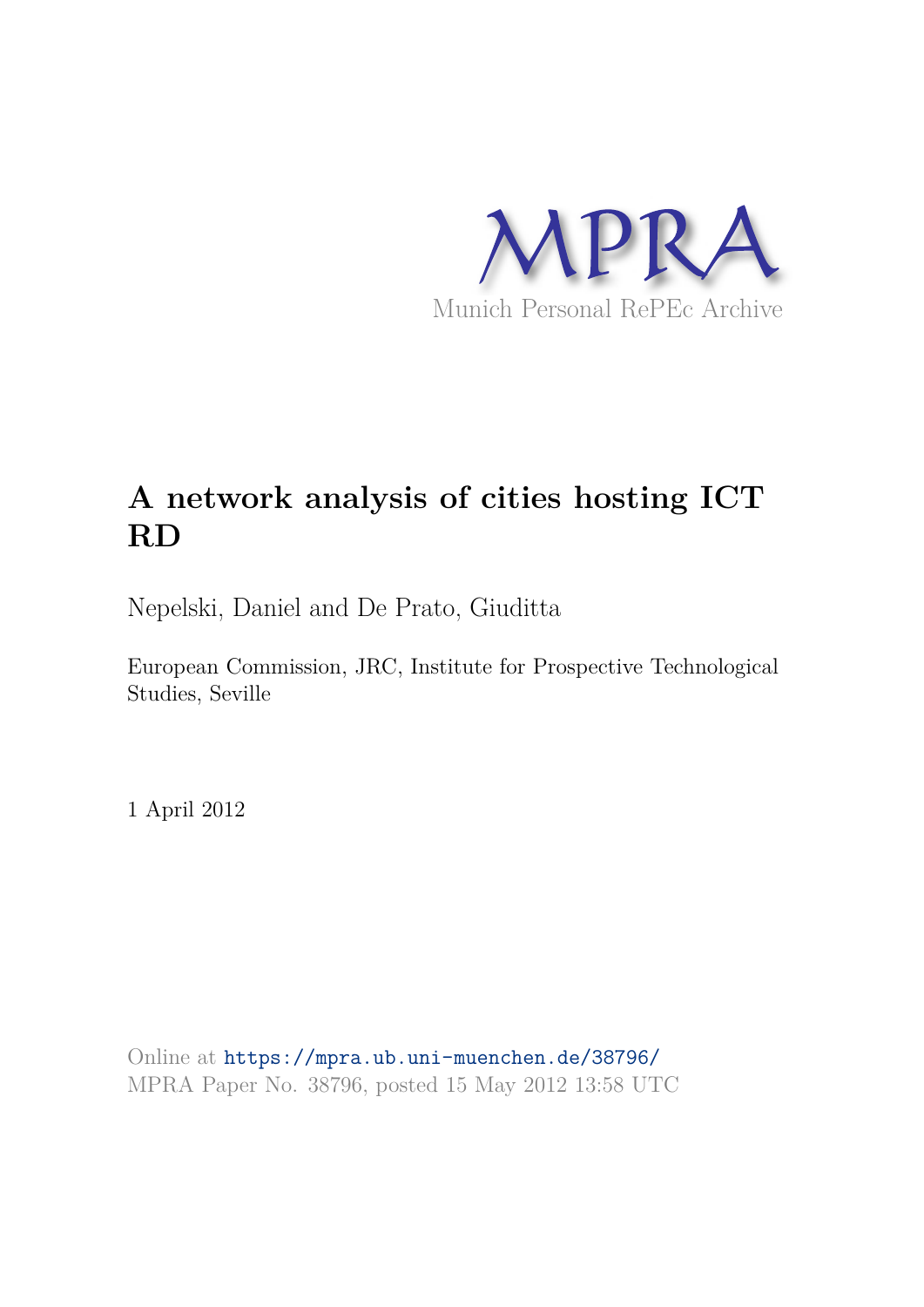## **A network analysis of cities hosting ICT R&D<sup>1</sup>**

Daniel Nepelski and Giuditta De Prato European Commission JRC-IPTS

### **Abstract**

We apply network analysis to study the ICT R&D locations at the city level. We use a dataset on the location and R&D activity of over 3000 R&D centres belonging to 175 MNEs, located in over 1300 cities around the world. The results show that most of the cities have few R&D connections and are grouped into "cliques", linked through network hubs. Hence, not only is the R&D activity concentrated in space, but also the nexus of connections between locations is limited. Asian and Japanese cities are favoured as a source of R&D services, as compared to European or US cities.

#### **1. Introduction**

As a result of multinational enterprises' (MNEs) decisions concerning the location of their R&D activities, a global R&D network is emerging (Kali and Reyes 2007; Sachwald 2008; Lahiri 2010; Nieto and Rodriguez 2011). An important implication of this process for both MNEs and locations of R&D activity is that being connected globally is increasingly recognized as crucial determinant of the position of individual MNEs and locations in the global hierarchy (Cantwell and Janne 1999; Meyer, Mudambi et al. 2011).

Taking into account the existing gap in treating the globally dispersed R&D activity as a system of inter-lined activities and accounting for the heterogeneity of locations, the present work applies network analysis to study the interplay between network positions of cities hosting ICT R&D activities. A natural way of constructing an R&D network is by drawing a line between each pair of cities that share an R&D centre through a location and ownership relationship. This way we illustrate the destination and the source

-

<sup>1</sup> Disclaimer: The views expressed in this article are the authors' and do not necessarily reflect those of the European Commission.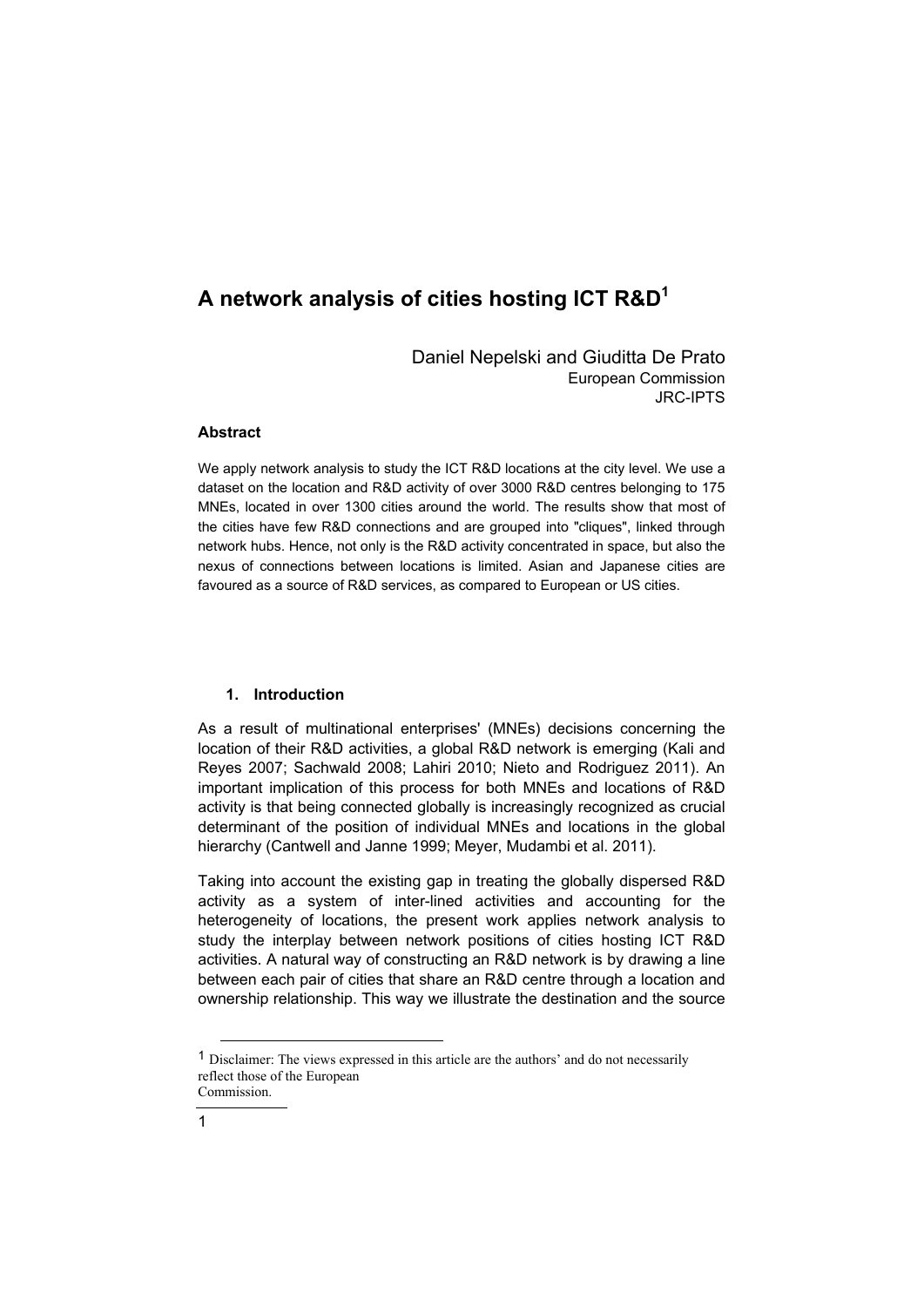of R&D services MNEs are procuring from various locations around the world. By doing this for all the cities owning and hosting R&D centres, we are able to create a unique map of R&D service flows between cities, i.e. the global network of R&D locations.

The application of network analysis to study R&D locations is motivated by the fact that the increasing internationalisation of R&D activities, the notion of the knowledge stickiness and the resulting emergence of connections between various places around the world let us believe that firms' R&D location choices together with the characteristics of locations create externalities and that they mutually affect each other (Dunning 2009; Enright 2009).

We aim at answering a few layers of questions. First, what is the structure of the global network of R&D locations? Second, what are the workings of network interactions? Third, what positions cities occupy in this network? By answering the extensive list of questions, we were aiming at casting some more light on the issues of MNEs choices with respect to R&D location decisions and their implications for cities.

#### **2. Data**

The analysis is based on a unique dataset that contains information on the location and ownership of over 3000 R&D centres belonging to 175 MNEs which, in 2011, were located in over 54 countries and over 1300 cities around the world. The data used in this paper originates from the 2011 JRC-IPTS R&D Internationalization Database, a company-level dataset dedicated to observe the internationalization of ICT R&D. It includes a list of R&D centres belonging to a number of high-tech companies together with their exact location and additional information on the type of R&D activity performed in these centres. The data on R&D locations was collected by iSuppli, an industry consultancy,<sup>2</sup> with the aim of mapping R&D locations and activities of companies considered as the major semiconductor influencers, i.e. the main users of semiconductors or, in other words the largest manufacturers of applied electronic and microelectronic products. In order to check how representative the sample is, we compared it to the R&D Scoreboard, a list of top 2000 R&D investors in Europe and the rest of the

-

<sup>2</sup> http://www.isuppli.com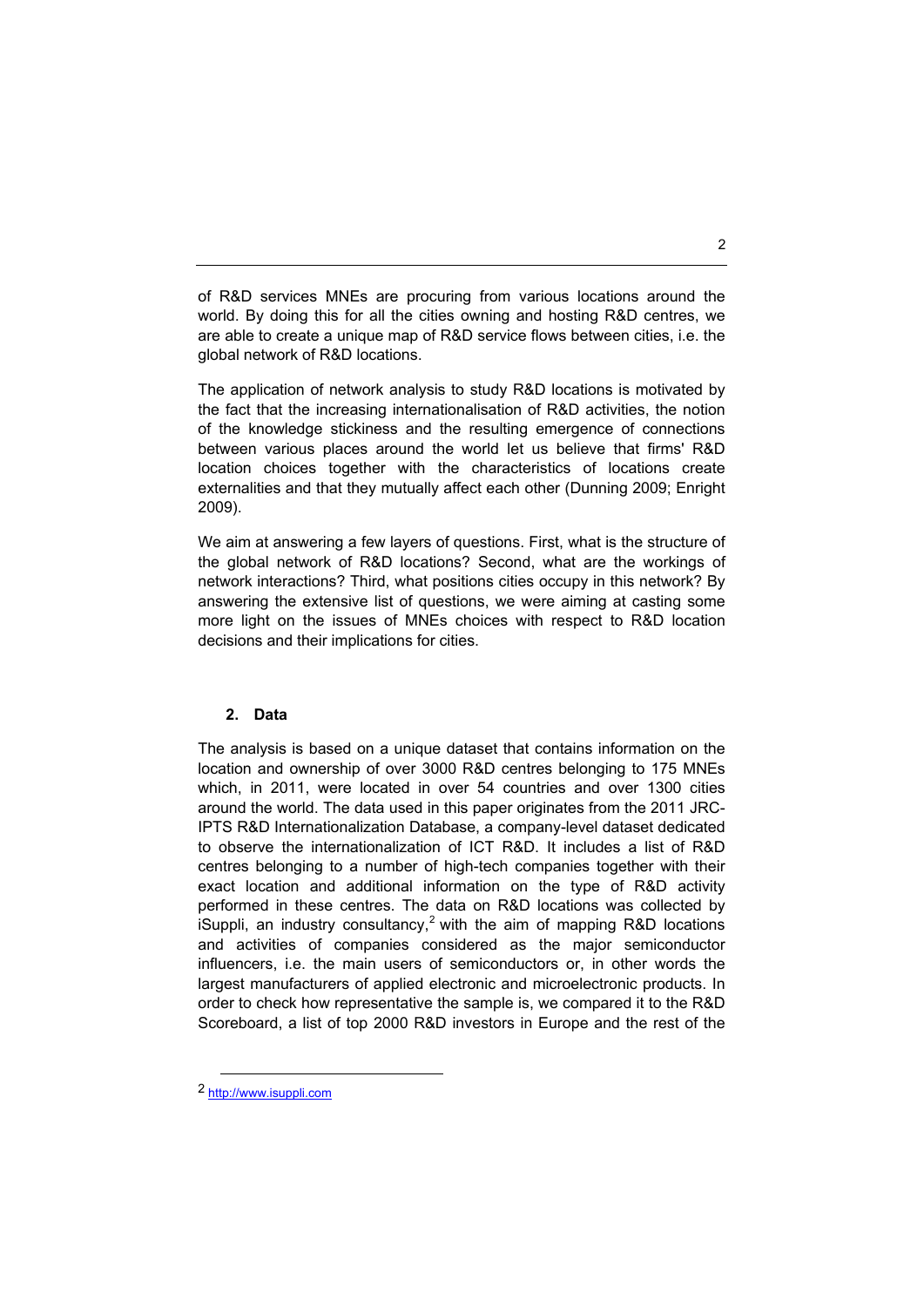world<sup>3</sup>, and the list of companies filing their patents at the USPTO. The results of this checks revealed that the firms contained in the dataset represent nearly 30% of the 2008 R&D budget of all companies included in the R&D Scoreboard and more than 30% of all patent applications filed to the USPTO in 2009. This way we are assured that the sample is representative for the population of large high-tech multinational firms. Even if the characteristics of the dataset do not allow for building time series and, the dataset itself represents a unique collection of data for its coverage with a great level of details provided.

Table 1 displays the distribution of companies by their sector of main activity together with the number of R&D centres belonging to each sector. The first five sectors account for over 50% of the sample in terms of both the number of firms and the number of R&D centres. Nevertheless, the majority of sectors dominating the sample can be described as high-tech industries in which technological competition and the world-wide quest for knowledge resources determine companies' internationalisation strategies.

According to Table 2, all these companies own over 3,200 R&D centres in 54 countries in and 1345 cities worldwide. Altogether, there were 2535 links between these cities, meaning that the average strength of a link between two cities was close to 2 or, in other words, on average a pair of two cities was linked by means of two connections, i.e. two R&D centres.

-

<sup>3</sup> http://iri.jrc.ec.europa.eu/research/scoreboard\_2010.htm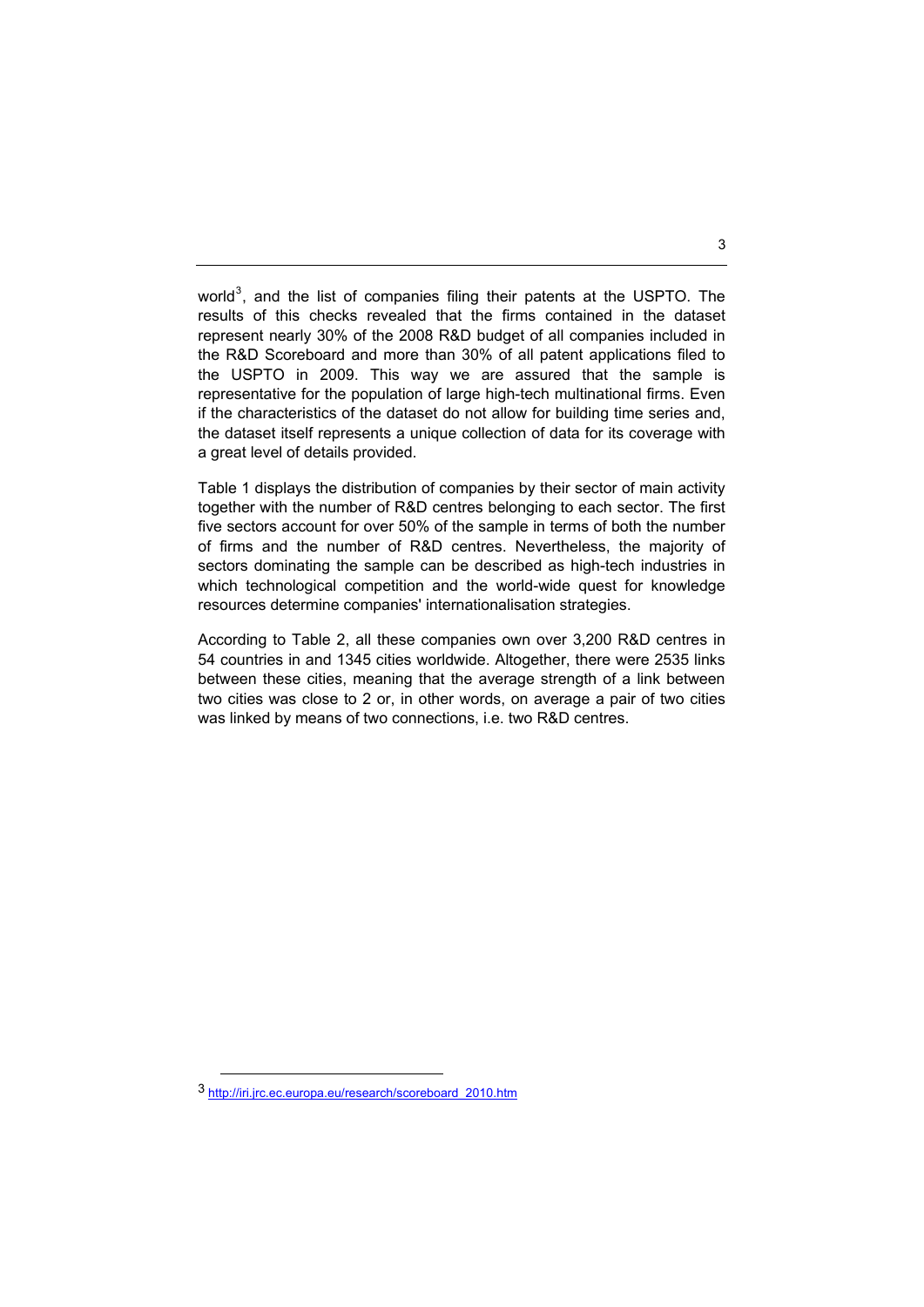|                         |                                     | Nr of          |            | Nr of   |            |
|-------------------------|-------------------------------------|----------------|------------|---------|------------|
| Nr                      | <b>ICB</b> sector                   | firms          | % of total | centres | % of total |
| 1                       | <b>Computer Hardware</b>            | 25             | 14,62      | 327     | 10,07      |
| $\overline{\mathbf{c}}$ | <b>Electronic Equipment</b>         | 19             | 11,11      | 336     | 10,35      |
| 3                       | <b>Telecommunications Equipment</b> | 18             | 10,53      | 356     | 10,96      |
| 4                       | Automobiles & Parts                 | 16             | 9,36       | 425     | 13,09      |
| 5                       | Leisure Goods                       | 15             | 8,77       | 266     | 8,19       |
| 6                       | Aerospace & Defence                 | 14             | 8,19       | 418     | 12,87      |
| 7                       | Electrical Components & Equipment   | 9              | 5,26       | 232     | 7,15       |
| 8                       | <b>Consumer Electronics</b>         | 8              | 4,68       | 59      | 1,82       |
| 9                       | Diversified Industrials             | 5              | 2,92       | 61      | 1,88       |
| 10                      | <b>Electronic Office Equipment</b>  | 5              | 2,92       | 70      | 2,16       |
| 11                      | <b>Semiconductors</b>               | 5              | 2,92       | 73      | 2,25       |
| 12                      | <b>Computer Services</b>            | 4              | 2,34       | 109     | 3,36       |
| 13                      | General Industrials                 | 4              | 2,34       | 172     | 5,3        |
| 14                      | Health Care Equipment & Services    | 4              | 2,34       | 57      | 1,76       |
| 15                      | Household Goods & Construction      | 4              | 2,34       | 109     | 3,36       |
| 16                      | Durable Household Products          | 3              | 1,75       | 23      | 0,71       |
| 17                      | Pharmaceuticals                     | 3              | 1,75       | 66      | 2,03       |
| 18                      | Technology Hardware & Equipment     | 3              | 1,75       | 10      | 0,31       |
| 19                      | Software                            | $\overline{2}$ | 1,17       | 31      | 0,95       |
| 20                      | <b>Construction &amp; Materials</b> | 1              | 0,58       | 8       | 0.25       |
| 21                      | <b>Industrial Machinery</b>         | 1              | 0.58       | 15      | 0,46       |
| 22                      | Media                               | 1              | 0,58       | 10      | 0,31       |
| 23                      | <b>Medical Equipment</b>            | 1              | 0.58       | 11      | 0,34       |
| 24                      | <b>Support Services</b>             | 1              | 0,58       | 3       | 0,09       |
|                         |                                     |                |            |         |            |
|                         |                                     | 171            | 100        | 3247    | 100        |

Table 1. Distribution of companies' activities, by ICB classification

Source: Own calculations based on JRC-IPTS R&D Internationalization Database, 2011

|  | Table 2. Descriptive statistics |  |
|--|---------------------------------|--|
|--|---------------------------------|--|

| Number of R&D centre         | 3247 |
|------------------------------|------|
| Companies in the R&D network | 171  |
| Countries in the R&D network | 54   |
| Cities in the R&D network    | 1345 |

Source: Own calculations based on the JRC-IPTS R&D Internationalization Database, 2011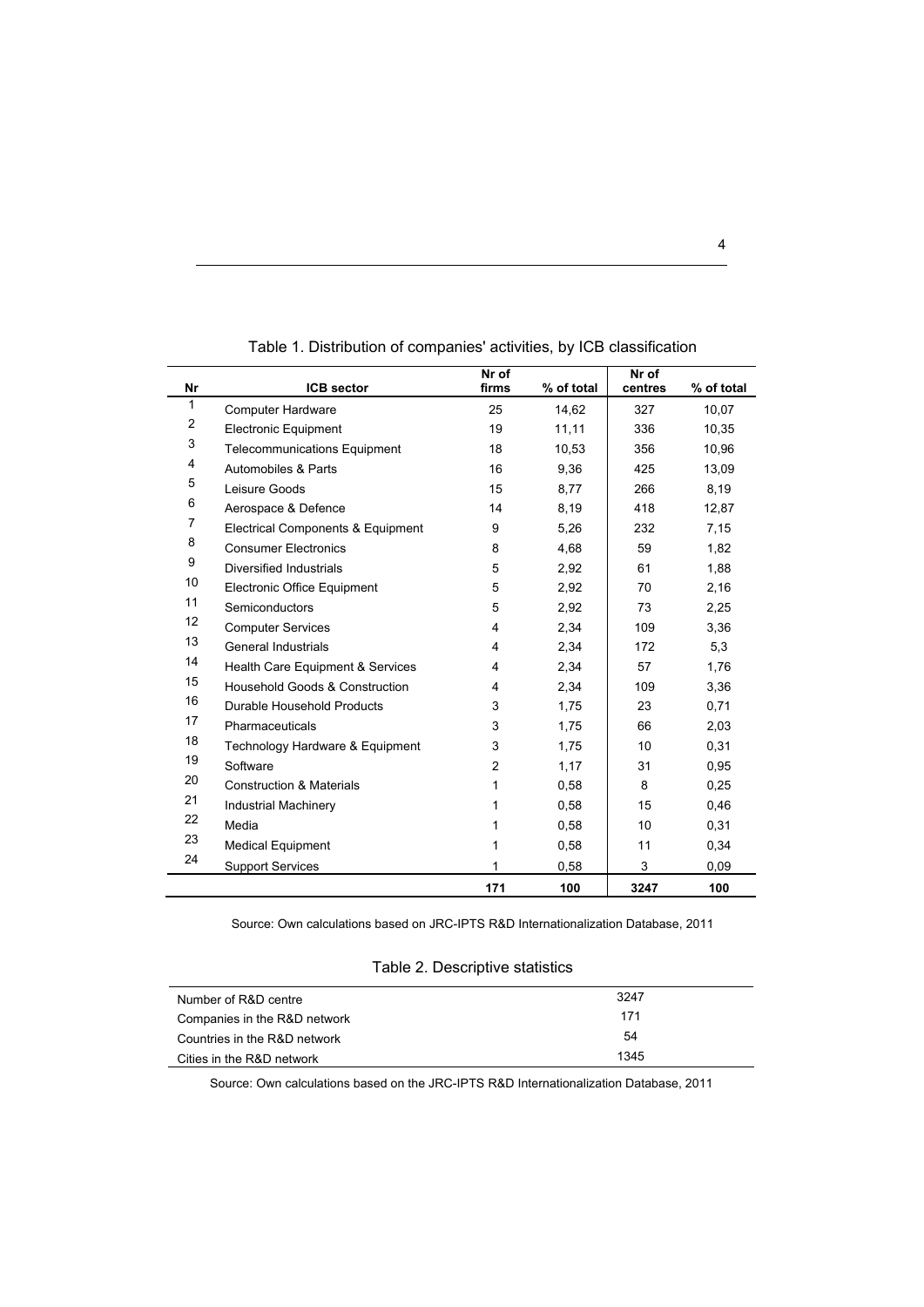#### **3. Characteristics of the network of cities hosting ICT R&D**

Table 3 summarises the main measures of the city network. Regarding the general connectivity of the network, the value of the network density parameter is 0,001. This clearly indicates that the network is not regular and far from being complete. This let us conclude that most of the cities included in our sample do not have R&D connections with all the remaining cities, but rather select, or are selected as, an R&D location. In comparison, international trade networks report the value of density between 0,38 (De Benedictis and Tajoli 2011) and 0,6 (Fagiolo, Reyes et al. 2007). Similarly, the density both of the global network of international R&D centres and of the global network of international technological collaboration at the country level reaches the level of density of 0,24 and 0,06 respectively (De Prato and Nepelski 2011; De Prato and Nepelski 2012). It has to be however mentioned that this low level of connectedness is a result of the choice of unit to study. Whereas all the above mentioned analyses use data aggregated at a country level, we go much deeper and take under investigation cities, which considerable increases the level of granularity. Regarding the remaining network indices, the betweenness centrality measure and clustering coefficient show that the network is very dispersed, but with a high degree of clustering between nodes. In other words, the network does not have a dominant gate-keeper and cities form "cliques" or clusters of tightly connected sub-groups.

| Table 3. Indices of the network of R&D locations |           |
|--------------------------------------------------|-----------|
| Number of cities                                 | 1345      |
| Number of arcs                                   | 2478      |
| Average degree                                   | 2,4       |
| Density                                          | 0,001     |
| Degree centrality                                | 0,003     |
| <b>Closeness centrality</b>                      | $\cdot^*$ |
| Betweenness centrality                           | 0,021     |
| Clustering centrality                            | 0,487     |

\* cannot be computed due to a low level of network connectedness

Source: Own calculations based on JRC-IPTS R&D Internationalization Database, 2011

One powerful tool offered by the application of network analysis is the possibility to illustrate the relationships between the actors. Thus, our analysis of the network of cities hosting R&D centres continues with its graphical illustration in Figure 1. The arcs represent the existence of a relationship where a company from one city owns an R&D centres in another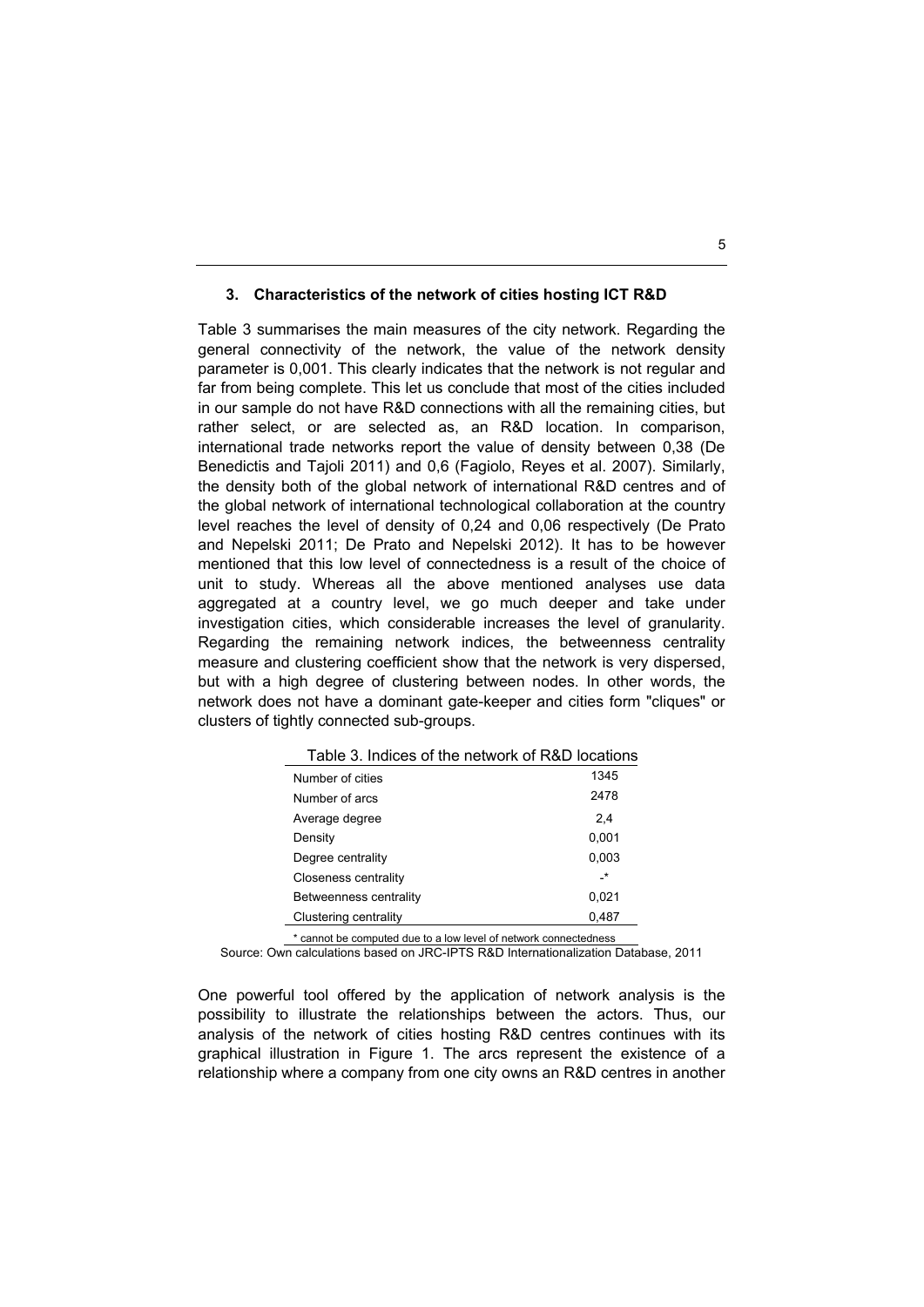city. In order to make the graph more readable we limited the set of cities to those that have a level of centrality degree of at least 10, cities hosting and/or owning at least 10 R&D centres. As a direct result of the reduction of the network to cities with the total degree of 10, the graph representing only the selected nodes shows density of 0,071, as compared to 0,001 for the full sample. This indicates that cities belonging to the sub-network are better connected among each other, than cities with fewer R&D centres.



Figure 1. Reduced view of the network of R&D locations\*

\* Includes only cities hosting at least 10 R&D centres. Own calculations based on the JRC-IPTS R&D Internationalization Database, 2011.

A first look at Figure 1 reveals that, on the one hand, there are altogether 87 cities (down from 1345 for the full sample) that host at least 10 R&D centres. The nodes with the highest degree centrality include such cities as Tokyo, Shanghai, Taipei, Kanagawa and Beijing, showing a generally strong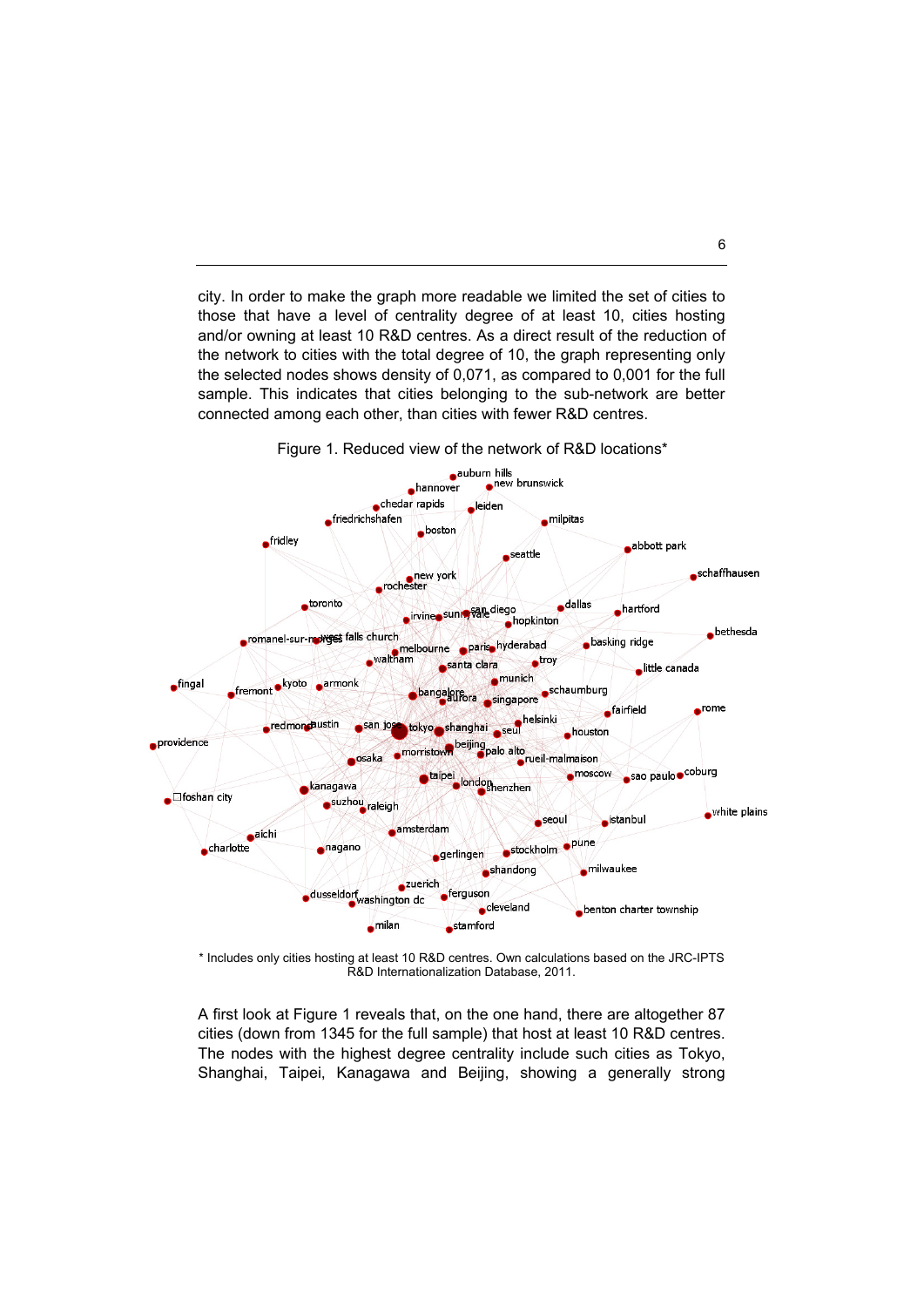position of Asian cities and particularly some of the Chinese cities as a location of R&D centres. At the same time, however, the illustration shows the large number of Silicon Valley cities, which are smaller in size but large in numbers, occupying a significant number of positions in the network. This clearly suggests the necessity of finding a unit of comparison that would allow taking into account such discrepancies in size. Nevertheless, these observations show that, once a number of less meaningful cities in terms of the number of hosted R&D centres are excluded, there are only a few locations where high-tech R&D activity is concentrated and that these locations are very well connected between each other.

#### **4. Connectivity, centrality and clustering of cities**

Concerning the connectivity level of nodes, it is measures by in-degree, i.e. the number of R&D centres owned by firms from a city in other cities, and out-degree, i.e. the number of R&D centres hosted in a city which are owned by firms from other cities. The total connectivity is captured by the degree measures. The value of the degree parameter is relatively low, i.e. 2,4 (Table 3). Moreover, on average, the majority of the cities have few R&D centres. In other words, the connections between the cities are not very intensive in terms of the ownership and location of R&D centres.

Concerning betweenness centrality, which informs about the brokerage or "hub" role a node plays between groups, its low value additionally confirms of a core-periphery structure of the network (see Table 3). In other words, there are a few cities, forming the core of the network, that are connected with many other members of the network, and numerous cities that are connected only to the core cities. Again, the network of cities hosting R&D centres shows strong similarities to the network of international technological collaborations, in which, at least up to recently, no complex network structures have emerged (De Prato and Nepelski 2012).

An analysis of clustering coefficient, which reveals how much the partners of a node are themselves partners, i.e. how nodes cluster in groups, can be found, for example, in the studies of international trade (Fagiolo, Reyes et al. 2007). In the context of the network of cities hosting R&D centres, the value of clustering coefficient is 0,49, which is significantly higher than the value of network density (see Table 3). Thus, in contrast to a random graph where clustering coefficient is expected to be equal to network density, the network of network of cities hosting R&D centres is significantly more clustered than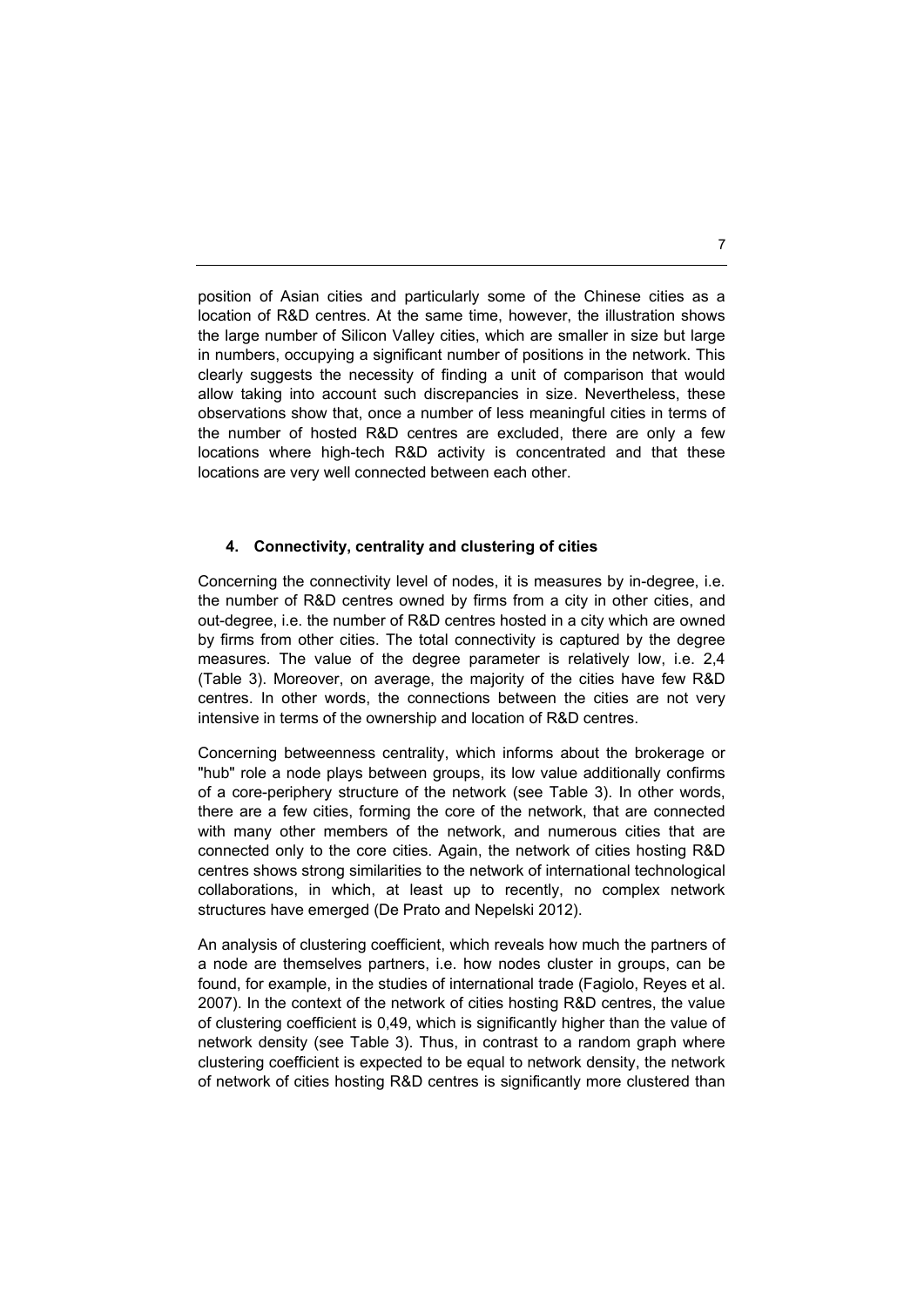if the links were generated at random. Again, like in the case of international trade, it can be said that cities establish R&D relationships with cities that belong to the same group or cluster (Fagiolo, Reyes et al. 2007). This type of clustering behaviour lets us conclude that 'local' links tend to play an important role. It has to be however noted that local do not necessarily imply geographical proximity and that it can be rather interpreted as a pattern of interaction with the "usual suspects", who may represent either cities belonging to some regional group or just cities at a similar level of development.

#### **5. Cities' positions in the network of R&D locations**

Turning to the analysis of positions of cities in the network of cities hosting R&D centres, one of the most striking finding is that Tokyo appears at the top of each ranking presented in Table 4, confirming its strong position in the network as a source and destination of R&D services and, above all, as a hub of the network. Concerning the level of in-degree, i.e. the number of R&D centres owned by firms from a city in other cities, this ranking shows the ranking of cities in terms of corporate ownership and control of R&D centres located around the world. Here we can see that along with Tokyo, other Japanese and Korean cities are on the top of the ranking and that they are followed by such European and US cities. Interestingly, Shenzhen, one of Chinese cities, appears to be a meaningful receiver of R&D services from other cities and its level of in-degree places it ahead of such cities as Munich and Amsterdam.

Regarding the level of out-degree, reflecting the number of R&D centres located in a particular city, Tokyo holds the leading position along with other Japanese, Korean and US cities. Interestingly, however, the top 10 cities ranked by the number of R&D locations include two Chinese and one Indian city, confirming their attractiveness as a location of R&D activities by foreign companies. At the same time, no European city is among the top ten.

The betweenness centrality index in Table 4 shows a slightly different ranking of cities, which reflects the position of a city as a core or a hub in the network of international R&D centres and, hence, its strategic role in the network. Here again, Tokyo together with some other Japanese cities are among the top ten cities. However, the remaining of the ranking includes US, e.g. Sunnyvale, San Jose and Santa Clara, and European, e.g. London and Paris, cities.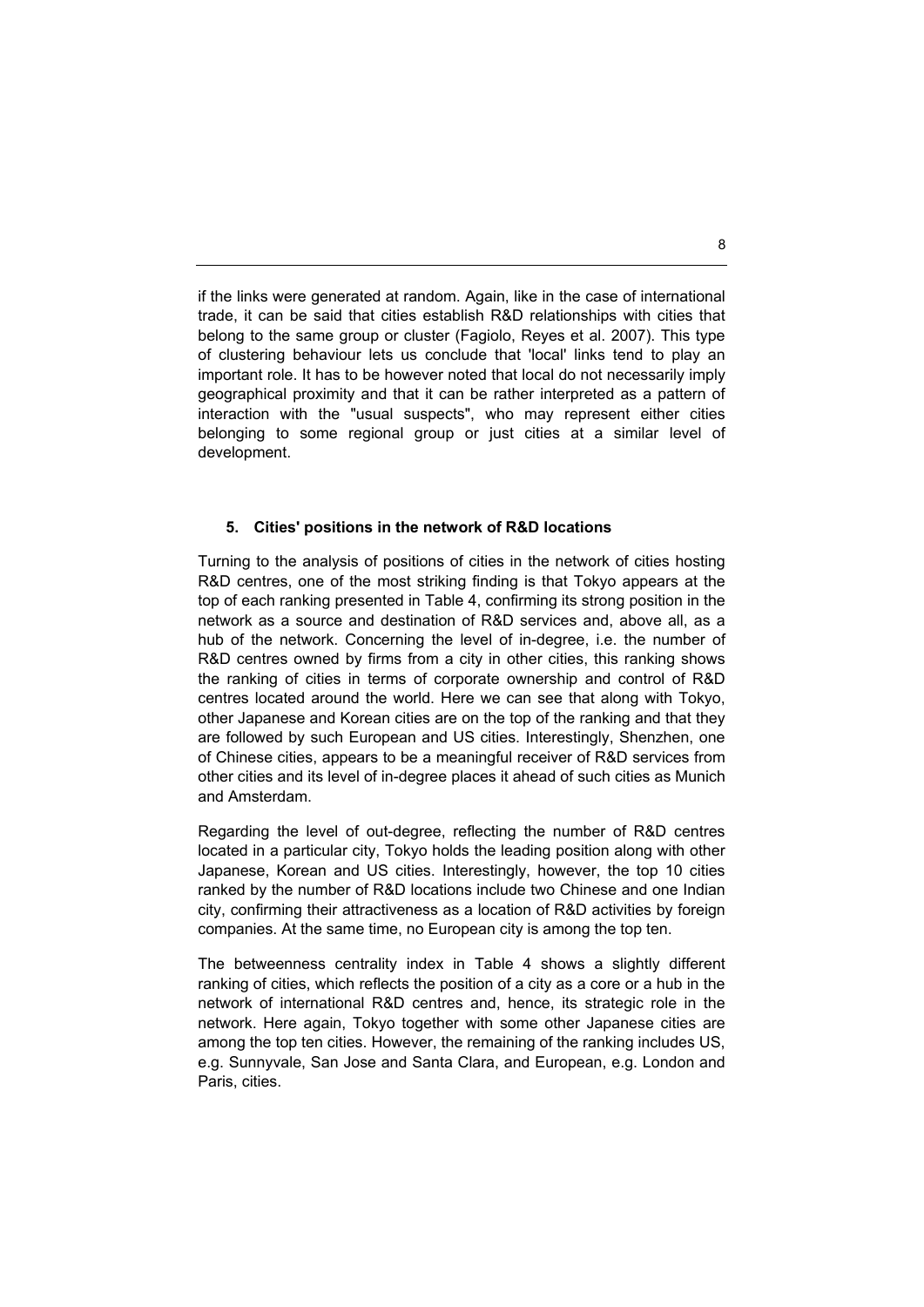|                 | In-degree centrality |                 | $\sim$ onlines position in the not<br>Out-degree centrality |             | Total degree centrality |             | Betweenness centrality |             |
|-----------------|----------------------|-----------------|-------------------------------------------------------------|-------------|-------------------------|-------------|------------------------|-------------|
| Rank            | City                 | Index value     | City                                                        | Index value | City                    | Index value | City                   | Index value |
| 1               | Tokyo                | 226             | Tokyo                                                       | 107         | Tokyo                   | 258         | Tokyo                  | 0,185       |
| $\overline{2}$  | Taipei               | 64              | Shanghai                                                    | 97          | Shanghai                | 97          | Taipei                 | 0,081       |
| 3               | Osaka                | 43              | Kanagawa                                                    | 69          | Taipei                  | 81          | Sunnyvale              | 0,071       |
| $\overline{4}$  | Seoul                | 40              | Beijing                                                     | 58          | Kanagawa                | 73          | London                 | 0,068       |
| 5               | Paris                | $\overline{24}$ | Bangalore                                                   | 50          | Beijing                 | 63          | San Jose               | 0.067       |
| 6               | Helsinki             | 23              | Taipei                                                      | 43          | Osaka                   | 53          | Santa Clara            | 0,062       |
| $\overline{7}$  | Shenzhen             | 23              | Singapore                                                   | 34          | Bangalore               | 50          | Paris                  | 0,053       |
| 8               | Santa Clara          | 22              | San Diego                                                   | 26          | Seoul                   | 40          | Rochester              | 0.049       |
| 9               | Palo Alto            | 19              | San Jose                                                    | 25          | Shenzhen                | 39          | Palo Alto              | 0,047       |
| 10              | Stockholm            | 18              | Seoul                                                       | 24          | San Jose                | 36          | Shenzhen               | 0,045       |
| 11              | Munich               | 16              | Osaka                                                       | 24          | Santa Clara             | 34          | Osaka                  | 0.037       |
| 12 <sup>2</sup> | Amsterdam            | 15              | Shenzhen                                                    | 23          | Singapore               | 34          | Washington             | 0,036       |
| 13              | Shandong             | 15              | Aichi                                                       | 22          | Paris                   | 34          | Waltham                | 0,035       |
| 14              | Foshan city          | 15              | Suzhou                                                      | 20          | Aichi                   | 27          | Beijing                | 0,035       |
| 15              | Fairfield            | 14              | Santa Clara                                                 | 16          | Munich                  | 27          | Irvine                 | 0,035       |
| 16              | San jose             | 14              | Sunnyvale                                                   | 16          | San Diego               | 26          | Aurora                 | 0,03        |
| 17              | Schaumburg           | 14              | Austin                                                      | 15          | Palo Alto               | 25          | Fremont                | 0,03        |
| 18              | Armonk               | $\overline{13}$ | Moscow                                                      | 13          | Helsinki                | 24          | <b>Dusseldorf</b>      | 0,022       |
| 19              | Aurora               | 13              | Munich                                                      | 13          | Seoul                   | 24          | Stamford               | 0,022       |
| 20              | Gerlingen            | 13              | Paris                                                       | 13          | London                  | 23          | Fairfield              | 0,021       |

Table 4. Cities' position in the network

Source: Own calculations based on the JRC-IPTS R&D Internationalization Database, 2011

The analysis of the cities ranked by different network indices shows that there are some structural differences in the characteristics between the cities of R&D network. In general, it can be said that there are three groups of cities. The first group includes cities in which the ownership and control of R&D centres spread around the world is concentrated. This group would include such cities as Tokyo, Taipei, Osaka, Seoul and Paris. The second group puts together cities that are the primary location of R&D activities. The most pronounced examples of this set include Tokyo, Shanghai, Kanagawa, Beijing, Bangalore and Silicon Valley cities. The last group is composed of cities that, due to their strategic position in the network, and not due to the number of R&D centres located or owned by companies based in them, can be considered as hubs of the network of R&D cities. This last group is dominated by the major R&D locations of Japan, Taiwan, the US and Europe. Looking at the composition of these cities, we can also expect that they play a role of 'regional hubs', which bring together the cities from the same region with remote cities.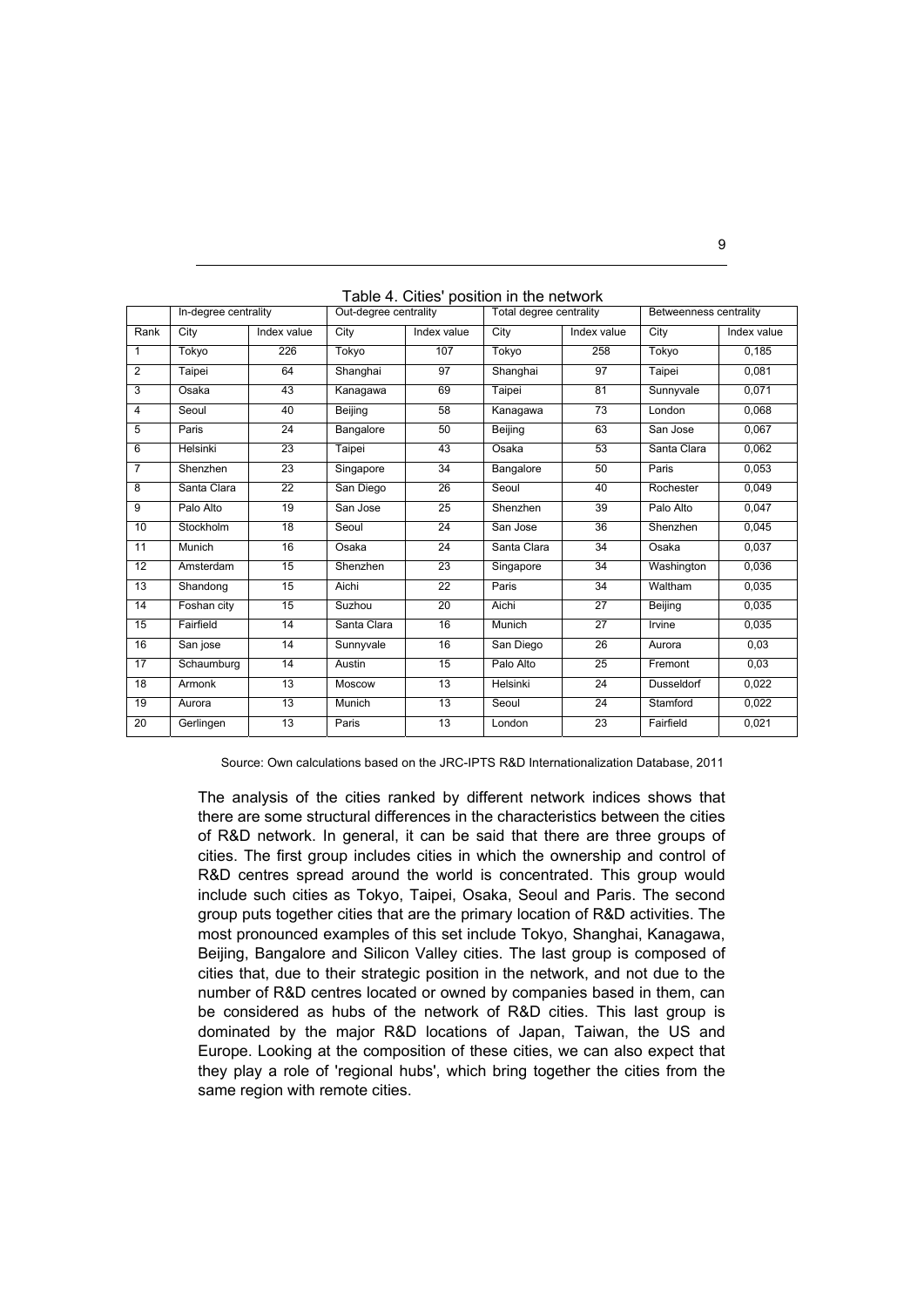#### **6. Conclusions**

The objective of the present paper was to create a map of R&D locations dispersed globally. The results of our research can be summarized as follows. First, we show that most of the cities do not have R&D connections with all the remaining cities, but rather select, or are selected as, an R&D location. This nexus of connections does not have a dominant gate-keeper and cities form "cliques" of tightly connected sub-groups. These sub-groups are linked through cities playing a role of intermediaries, i.e. hubs of the network. Thus, not only is the R&D activity concentrated in space, but also the nexus of connections between locations is limited. Second, there are structural differences in the characteristics between the locations. In general, it can be said that there are three groups of cities. The first group includes cities in which the ownership and control of R&D centres spread around the world is concentrated. To this group belong such cities as Tokyo, Taipei, Osaka, Seoul, Paris and the Silicon Valley cities. The second group consists of cities which mainly host R&D activities, e.g. Tokyo, Shanghai, Kanagawa, Beijing, Bangalore and Silicon Valley cities. The last group is composed of cities that, due to their strategic position in the network, and not necessarily due to the number of R&D centres located or owned by companies based in them, are hubs of the network. This last group includes Tokyo, Taipei and a number of Silicon Valley and European cities. These cities also play a role of 'regional hubs'. As a result, these locations are the main beneficiaries of spillovers between sub-groups and other externalities related to maintaining an intermediary role.

The results presented in this work have some important policy implications. Most importantly, as the emergence of the global innovation network is a result of the international division of innovation processes, policy makers should give a multinational dimension to innovation policies. In practical terms it means the following: First, although building a strong knowledge base is a necessary condition for participating in the global innovation network, it might not be a sufficient condition to generate the most out of this participation. Rather than designing policies driven by the notion of competition for innovation recourses and the corresponding payoffs, it might be advisable to create a mutually beneficial system of collaboration, taking into account interactions with a large number of players. Second, one of the major reasons behind the emergence of the global R&D network is the increasing complexity of technologies and business processes. This requires both firms and countries to specialize. Innovation policies should take this into account, instead of trying to follow some "best practice" examples. Third, innovation policies oriented towards forming and joining a network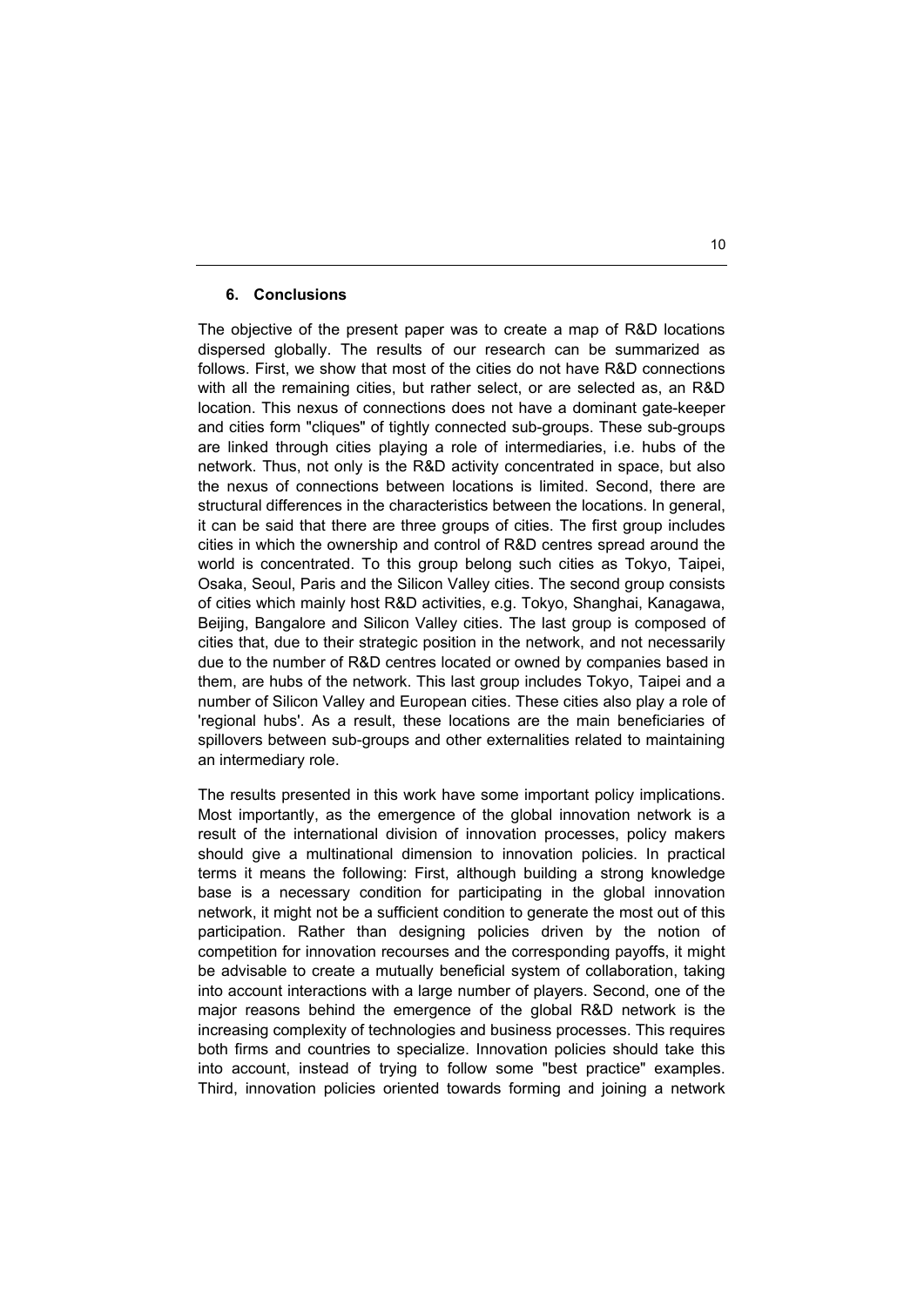would include a strategy to identify and select partners with complementary assets. Lastly, taking into account mutual dependencies in the R&D process, collaboration between countries and regions is likely to depend on the development of a holistic IP regime that creates the *right* balance between countries that source and countries that produce R&D services.

In conclusion, despite some limitations, the paper provides a number of valuables insights concerning the structure of the R&D network. The results presented here show that the methodology applied to the issue of MNEs in geographic space is well justified and, once improved, promises delivering further insights into the topic at stake.

#### **References**

- Cantwell, J. A. and O. Janne (1999). "Technological globalisation and innovative centres: the role of corporate technological leadership and locational hierarchy." Research Policy **28**(2-3): 119-144.
- De Benedictis, L. and L. Tajoli (2011). "The World Trade Network." Forthcoming in The World Economy.
- De Prato, G. and D. Nepelski (2011). Global R&D network. Network analysis of international R&D centres. Seville, Spain, JRC-IPTS.
- De Prato, G. and D. Nepelski (2012). Global technological collaboration network. Network analysis of international co-inventions. Forthcoming in the Journal of Technology Transfer.
- Dunning, J. (2002). Regions, Globalization, and the Knowledge-Based Economy. Oxford, Oxford Scholarship Online Monographs.
- Dunning, J. (2009). "Location and the multinational enterprise: A neglected factor." Journal of International Business Studies **40**(1): 5-19.
- Enright, M. J. (2009). "The location of activities of manufacturing multinationals in the Asia-Pacific." J Int Bus Stud 40(5): 818-839.
- Fagiolo, G., J. Reyes, et al. (2007). The Evolution of the World Trade Web, Laboratory of Economics and Management (LEM), Sant'Anna School of Advanced Studies, Pisa, Italy.